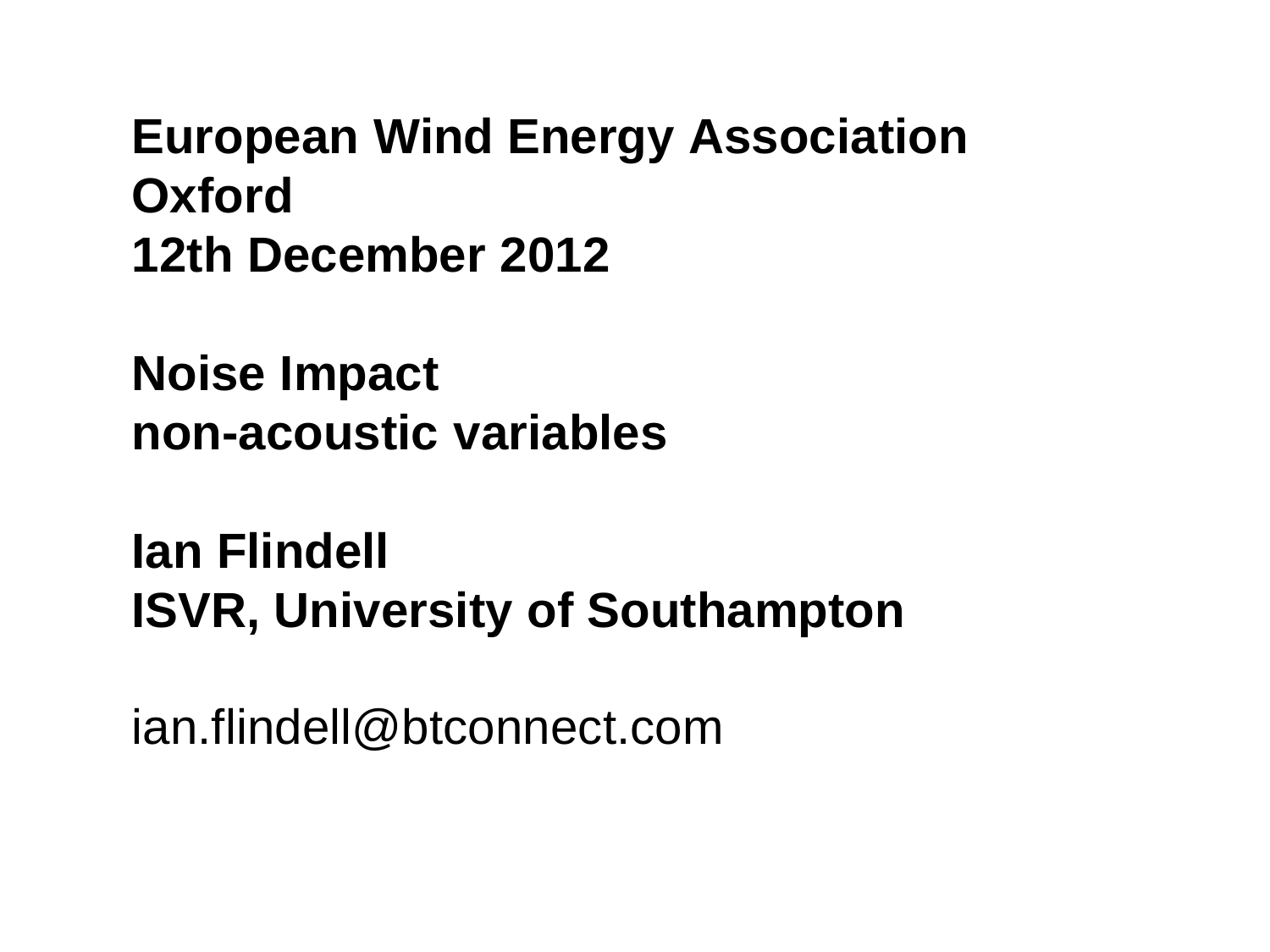# **General overview**

primary research on *community noise* dates back to the 1950s when aircraft noise first became a 'problem'

research aims can be categorised as;

#### *simplify*

- certification according to single event metrics (*LAmax* and EPNdB)
- harmonised exposure-response relationships, (*LAeq* and Lden)

#### *complicate*

- recognition that simple methods do not reflect public responses
- multiple 'causes' of annoyance (and other effects) with complex bi-directional interactions

**simple** (and increasingly out-of-date) **solutions** preferred by policy makers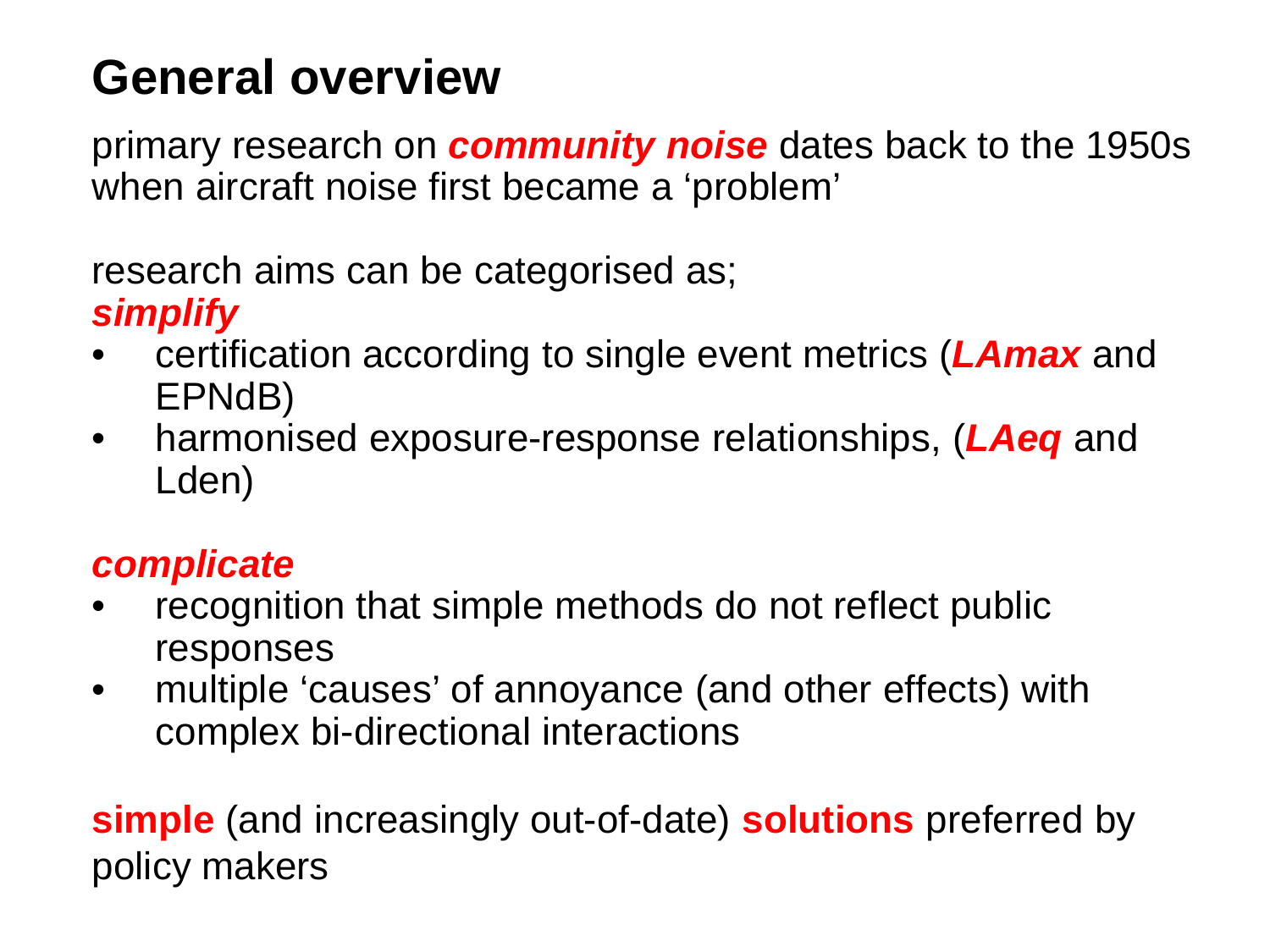# **ETSU R-97 1996**

consensus view of an expert group:

- reference to *standard methods* available at that time
- government *energy policy*
- technical *feasibility*
- available *research*
- professional *experience*
- technical *discussion*

was there any consultation with the public, or amenity groups?

- daytime background noise curve plus 5 dBA
	- lower cut-off at 35-40 dBA

- night-time background noise curve plus 5 dBA
	- lower cut-off at 43 dBA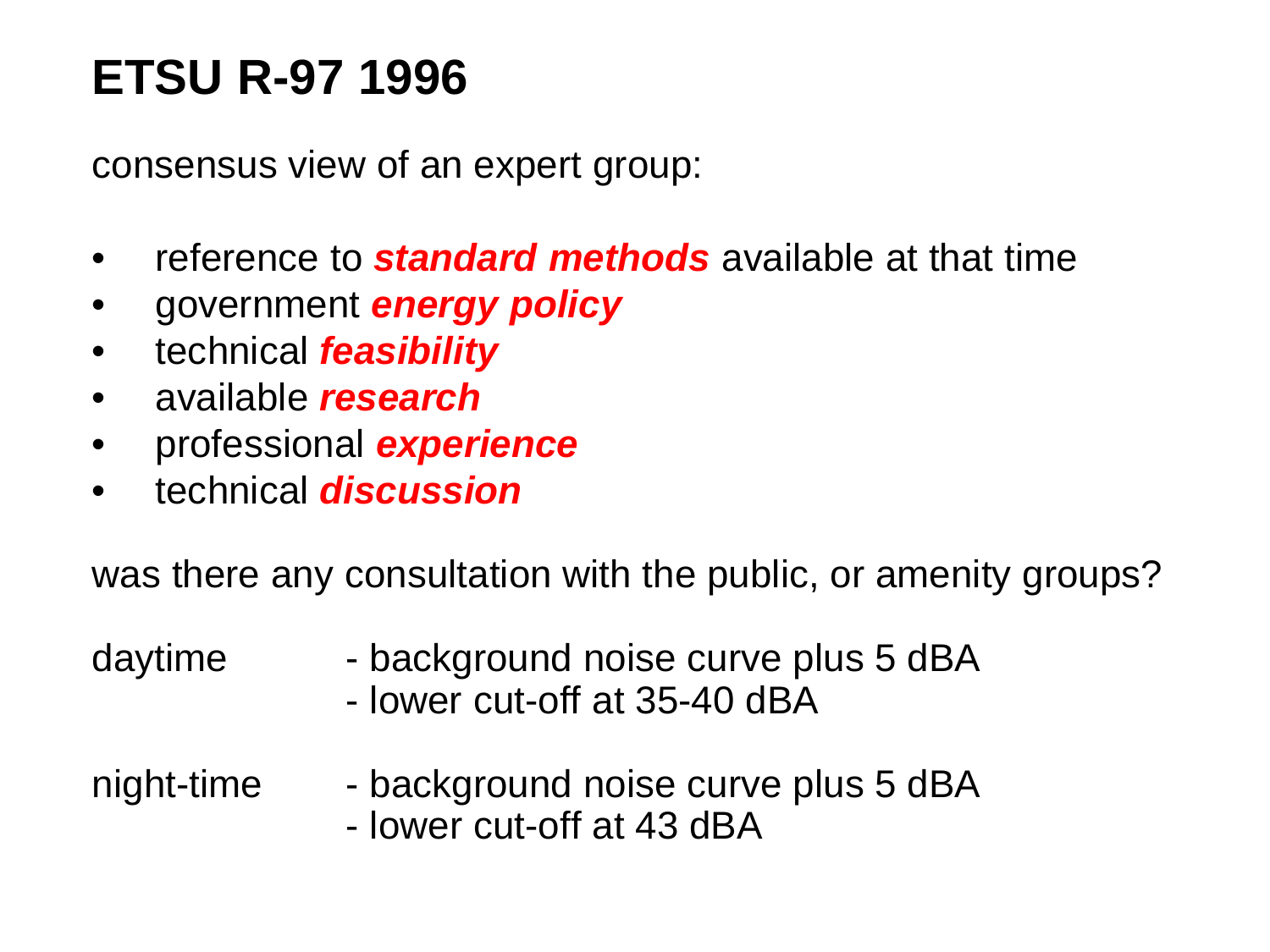# **ETSU R-97 1996**

the ETSU R-97 *noise limits* are based on BS 4142, with some modifications agreed in the working group:

- not based on any substantive *research* available at the time
- does *not* appear to be working very well

the basic principle seems to be to allow *more* noise when the existing background is higher, with a cut-off to *avoid impossibly low limits* when background is low.

the design intentions seem to be:

- turbine noise should be *relatively quiet* compared to other noise sources
- however, practical *feasibility* should not be unduly constrained by noise impact
- so, *inaudibility* is NOT required
- the 'expert group' knows best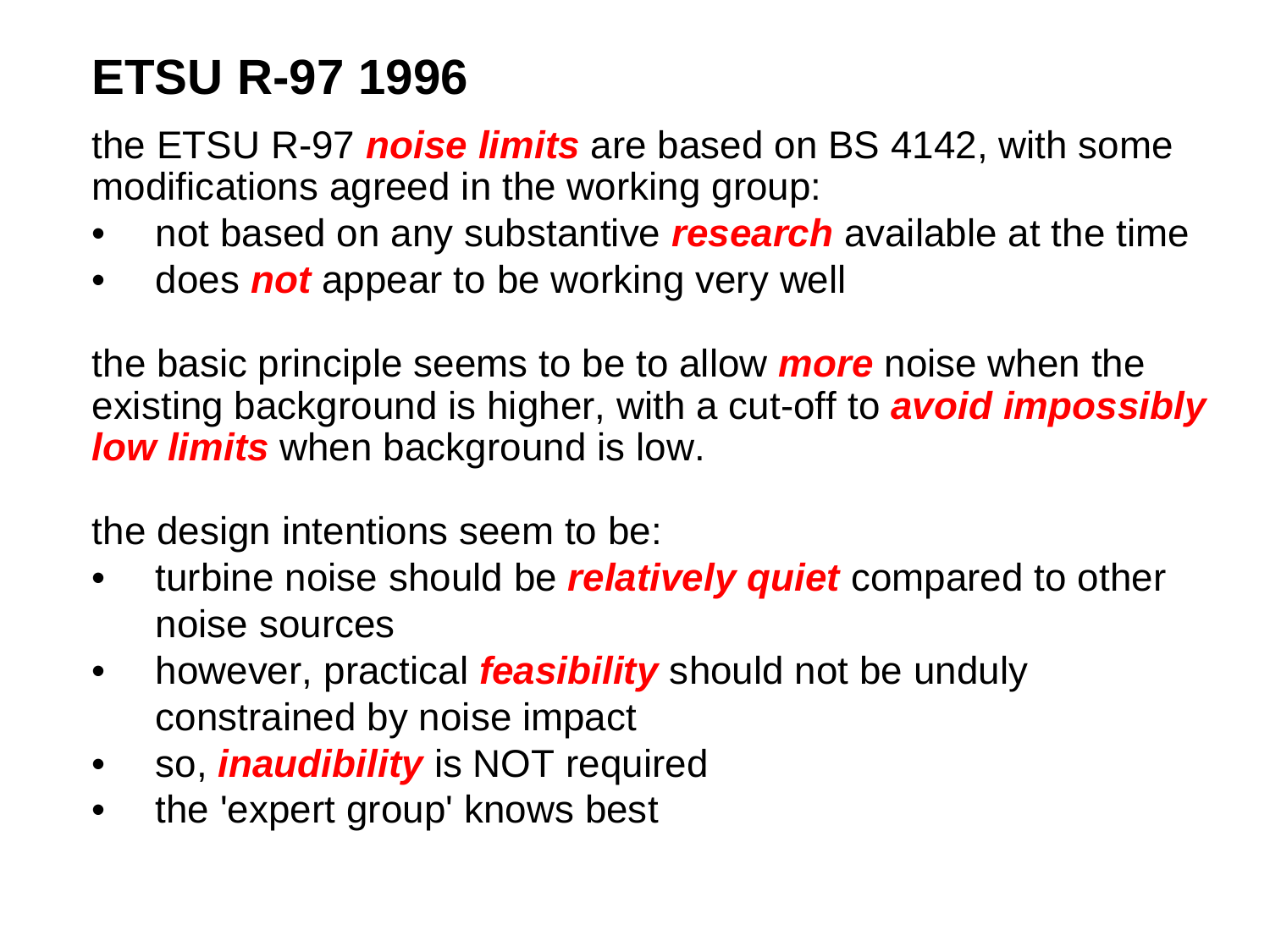## **What can we learn from other noise?**

WHO guidelines

- observation threshold for *moderate annoyance* at 50 LAeq
- observation threshold for *serious annoyance* at 55 LAeq

standardised *dose-effect* curves *annoyance* increases from a low level around 50-55 LAeq

57 LAeq for *onset of significant annoyance* for aircraft noise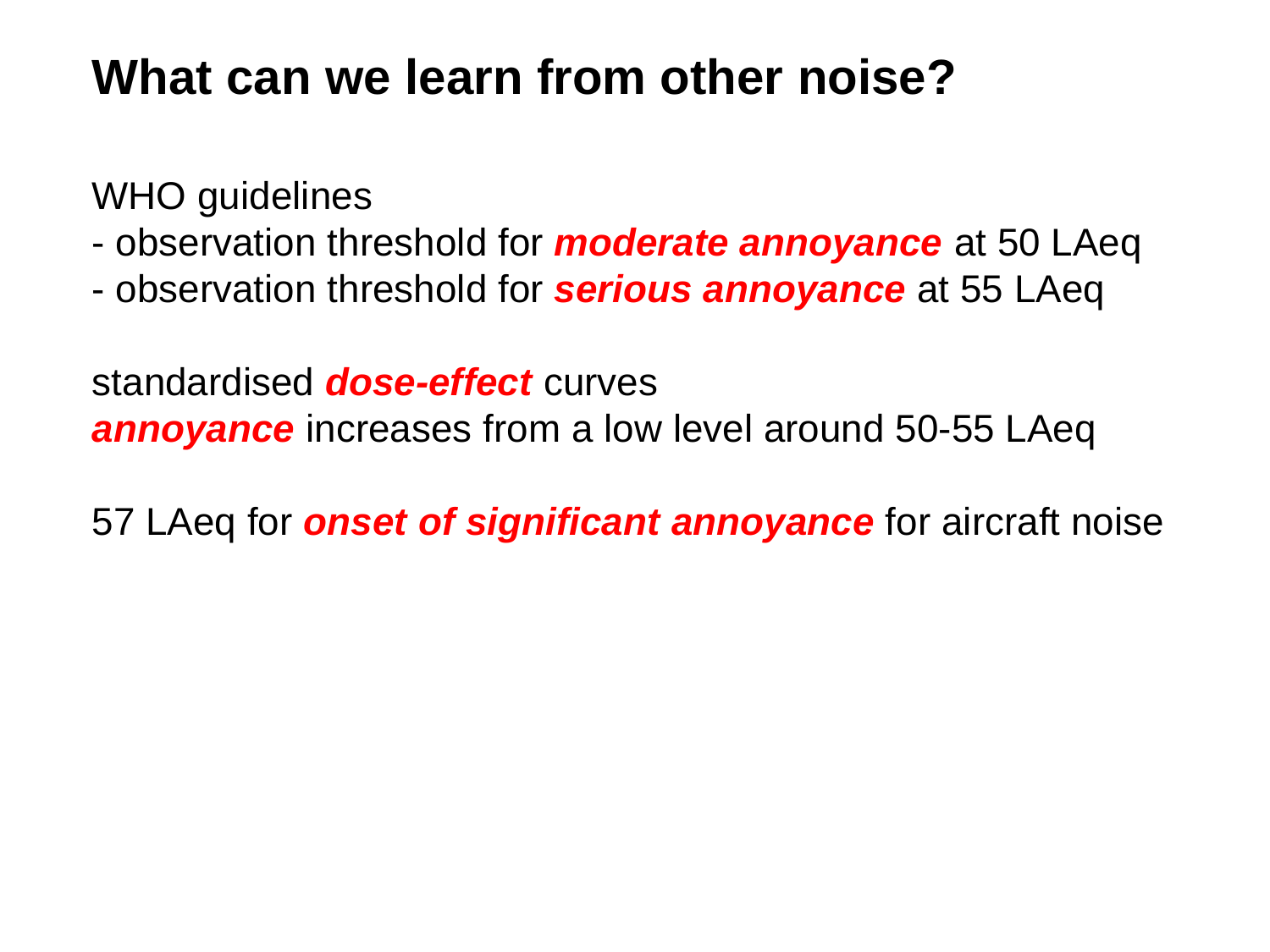### **WHO guidelines for community noise**

| <b>Environment</b>                     | <b>Critical health effect</b>               | <b>LAeg</b>        | <b>LAmax</b>     |
|----------------------------------------|---------------------------------------------|--------------------|------------------|
| outdoor living area                    | serious annoyance, daytime and evening      | 55                 |                  |
|                                        | moderate annoyance, daytime and evening     | 50                 |                  |
| dwelling, indoors                      | speech intelligibility, daytime and evening | 35                 |                  |
| inside bedrooms                        | sleep disturbance, night-time               | 30                 | 45               |
| outside bedrooms                       | sleep disturbance, window open              | 45                 | 60               |
| school classrooms                      | speech intelligibility                      | 35                 |                  |
| pre-school bedrooms, indoor            | sleep disturbance                           | 30                 | 45               |
| school playground                      | annoyance (external source)                 | 55                 |                  |
| hospital wards                         | sleep disturbance                           | 30                 | 40               |
| hospital treatment rooms               | interference with rest and recovery         | as low as possible |                  |
| industrial, commercial, shopping, etc. | hearing impairment                          | 70                 | 110              |
| ceremonies, entertainments             | hearing impairment for infrequent patrons   | 100                | 110              |
| public address systems                 | hearing impairment                          | 85                 | 110              |
| headphones                             | hearing impairment (free field values)      | 85                 | 110              |
| toys, fireworks                        | hearing impairment - adults                 |                    | 140              |
|                                        | hearing impairment - children               |                    | 120              |
| parklands and conservation areas       | disruption of tranquility                   | preserve existing  | low<br>intrusion |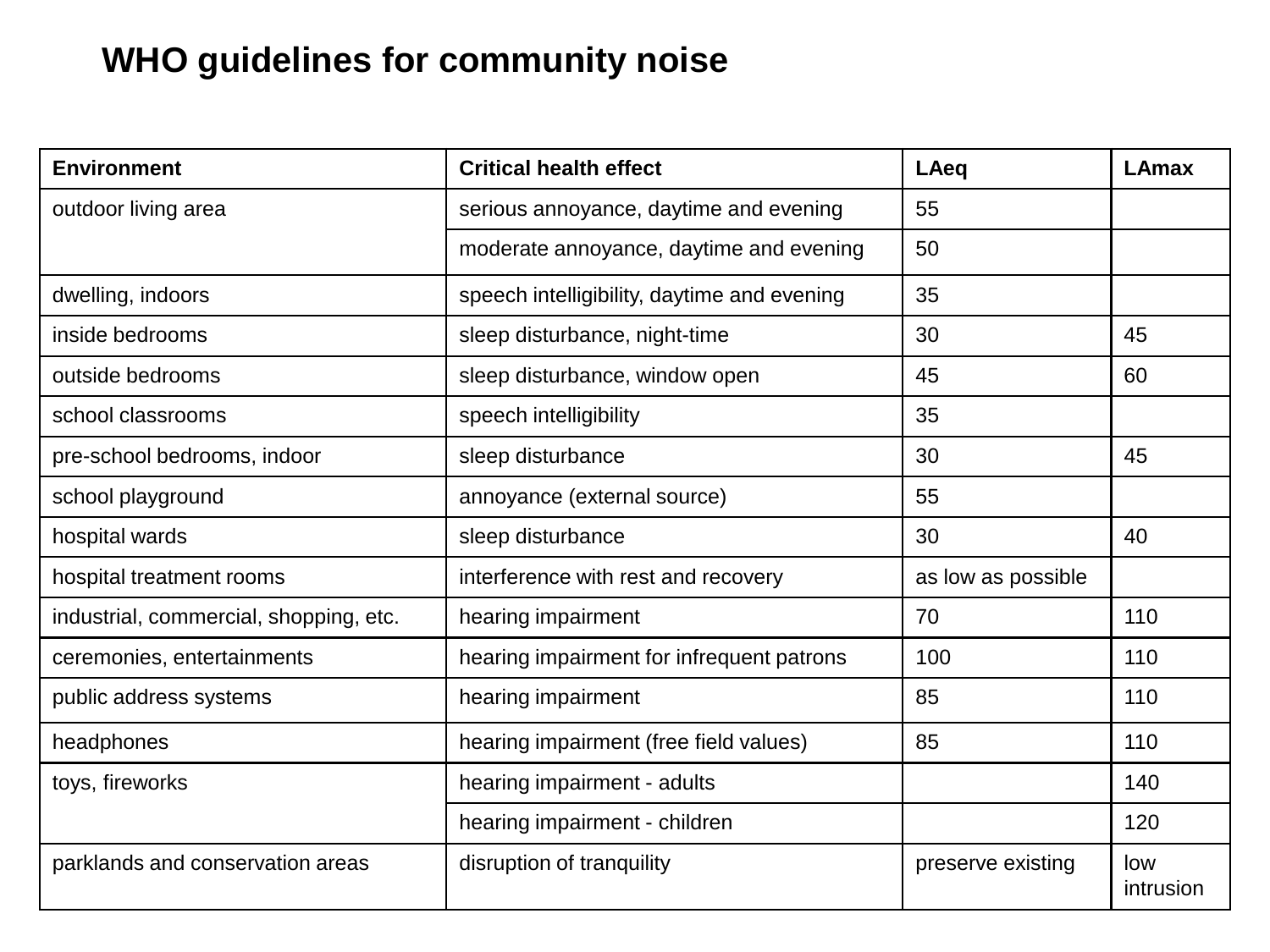**Schultz curve showing community response to transportation noise (Schultz, 1978)**

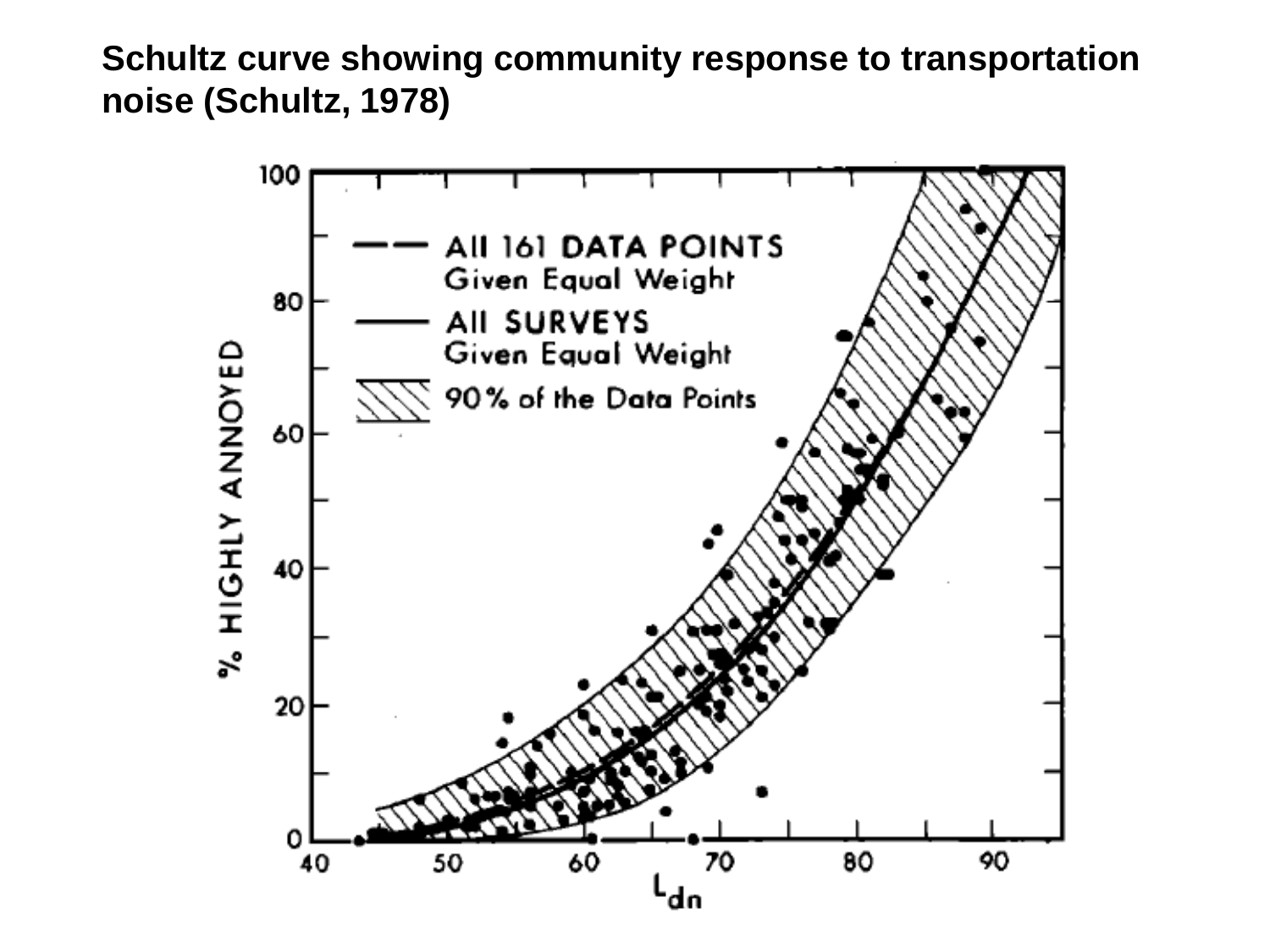**Dose response relationships for the association between noise from different sources and annoyance derived by Miedema and Oudshoorn (2001)** *The EC standard curves* **(from van Kempen** *et al, 2005).*

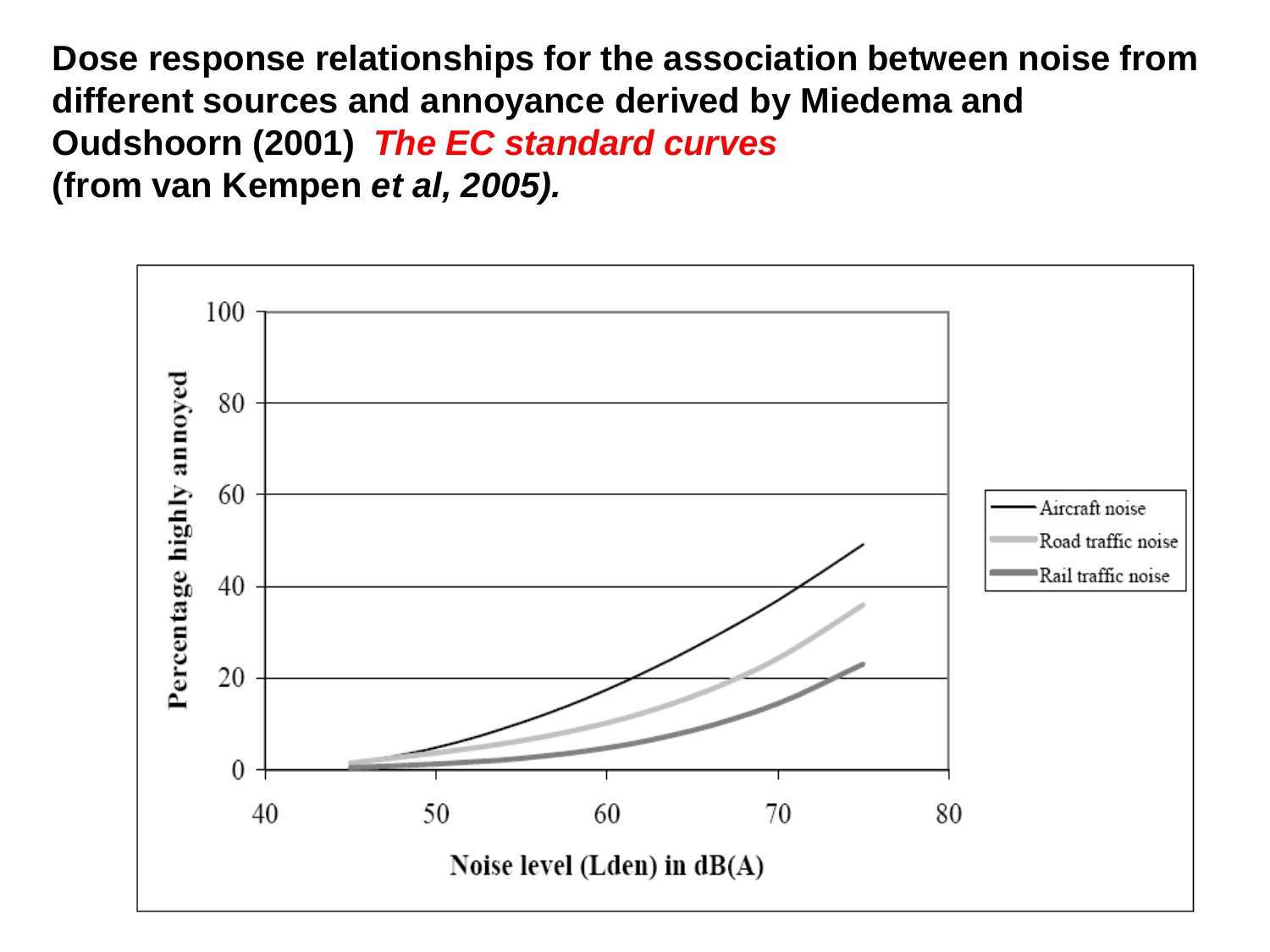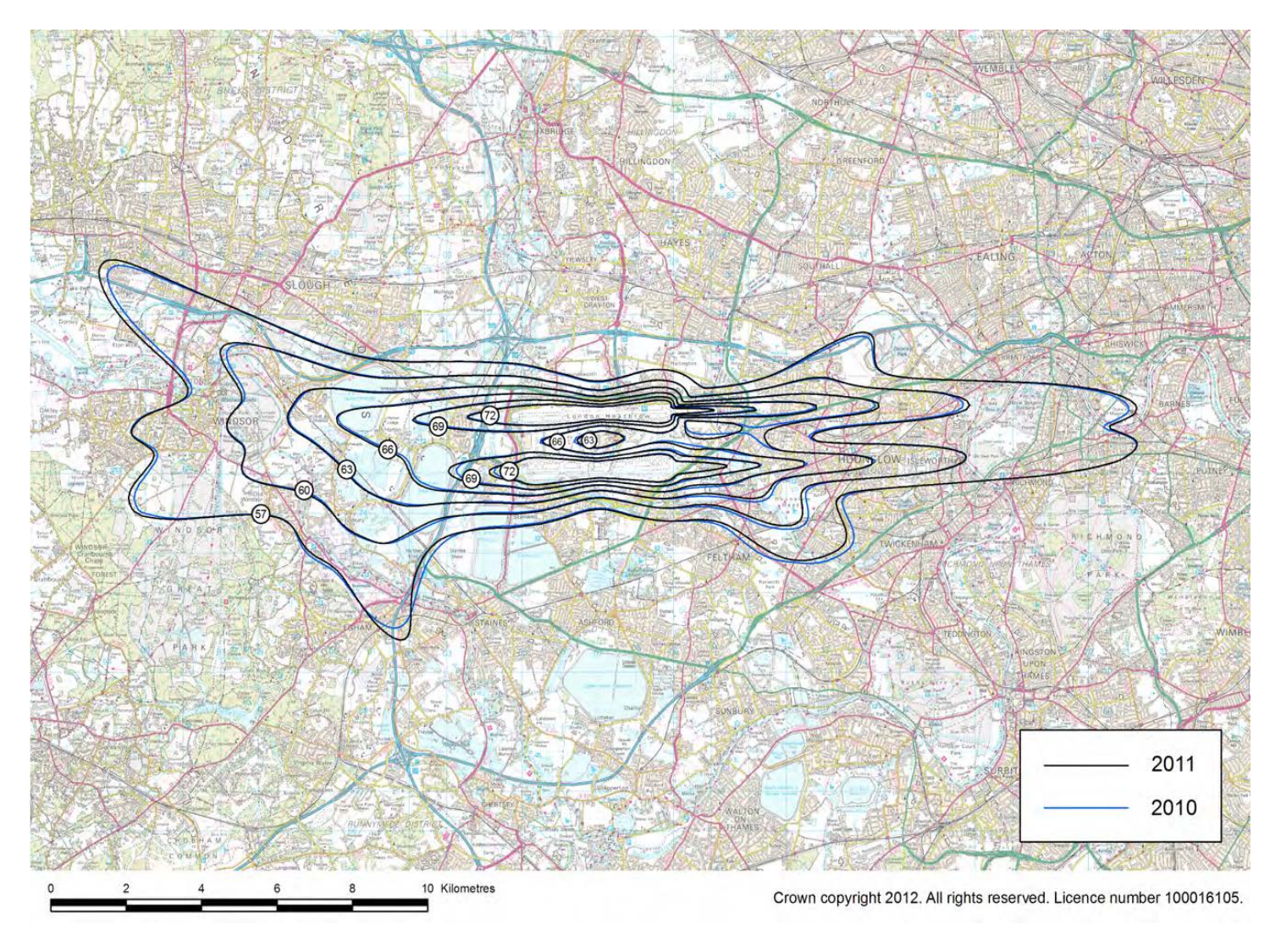# **Compared with other noise?**

ETSU R-97 at 35 dBA daytime is *much lower* than WHO 50-55 LAeq or DFT aircraft noise 57 LAeq

On the other hand;

- turbines don't work in *zero wind*.
- turbine noise becomes more *comparable* at operating wind speeds.
- ETSU R-97 allows sufficient margin above background noise for *audibility* for any sensitised listener - particularly when directional variability and acoustic features such as AM are taken into account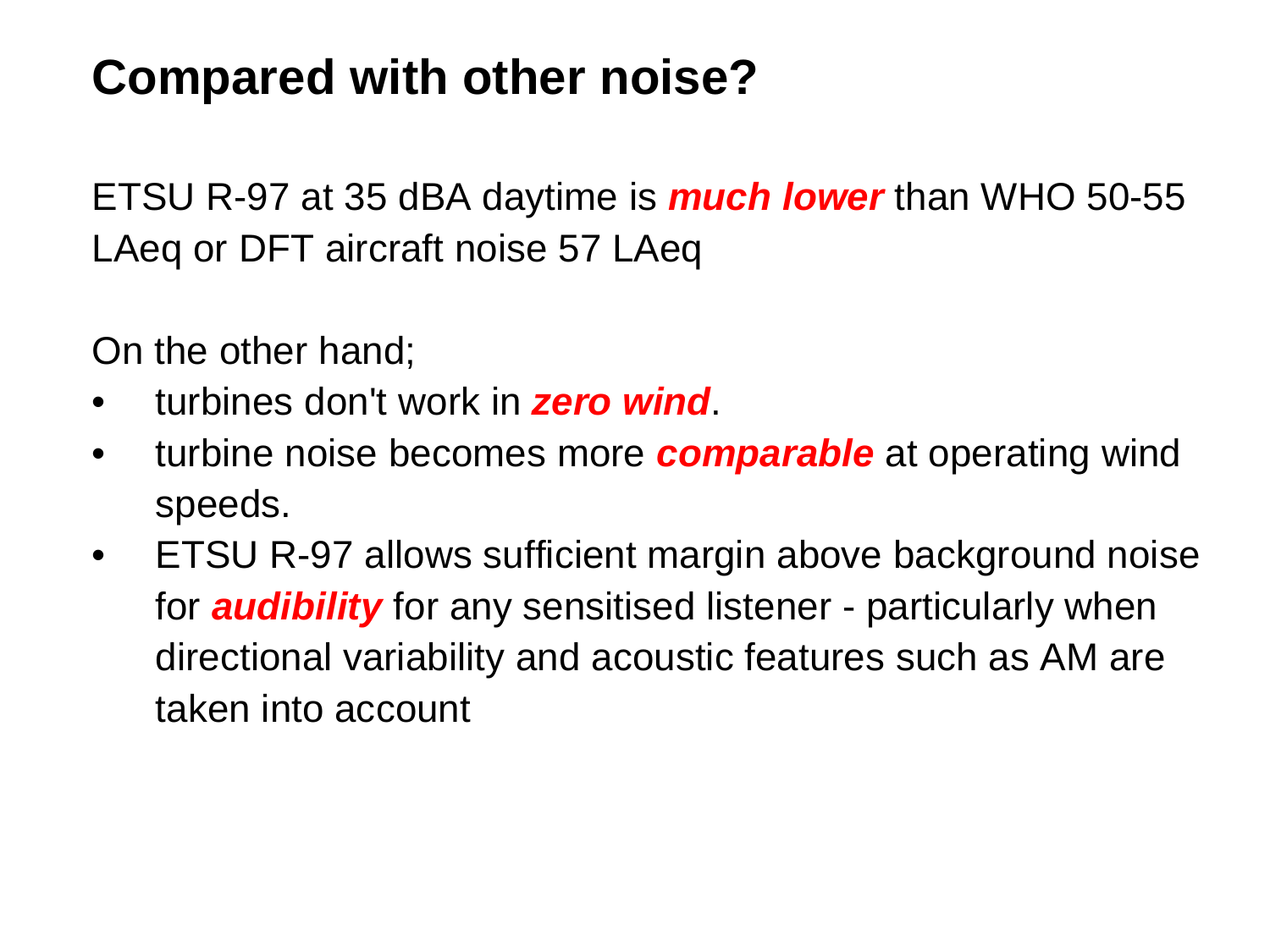### **Annoyance has changed (using LAeq) ANASE (2005) against ANIS (1982)**

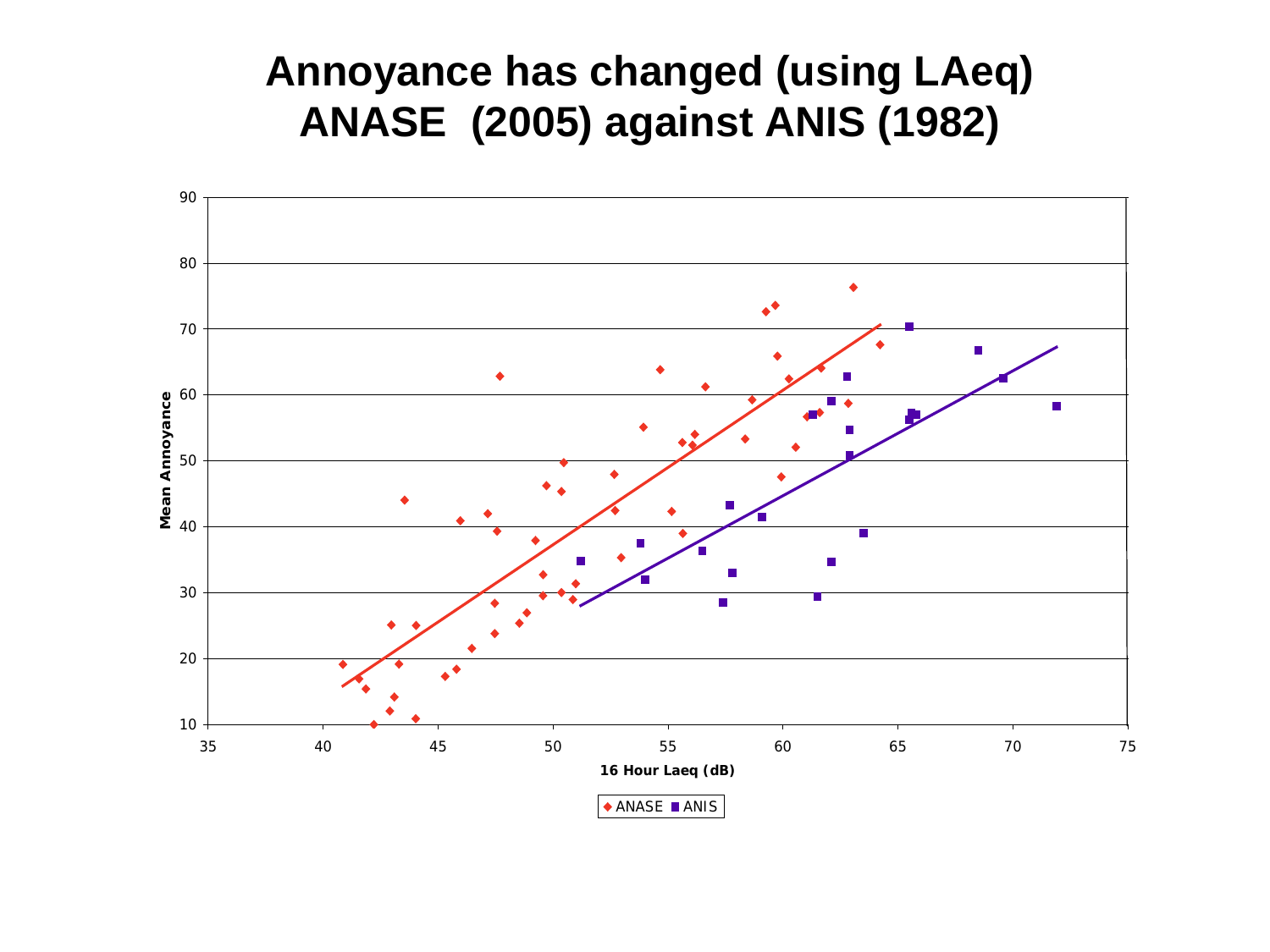### **OR consistent annoyance over time using k=15**  (as in NNI which was used before LAeq)

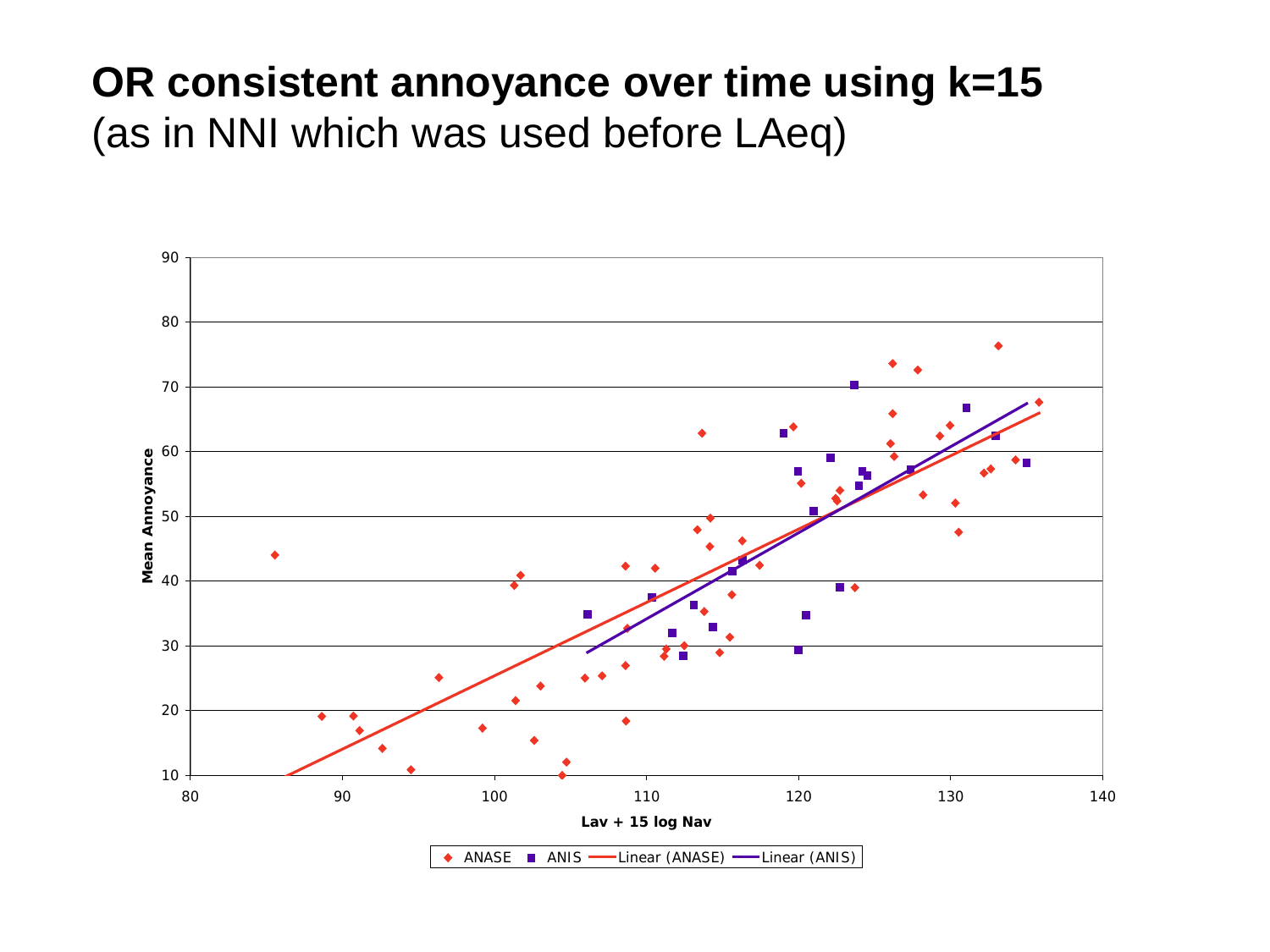### **noise complaints and flight tracks at Heathrow**

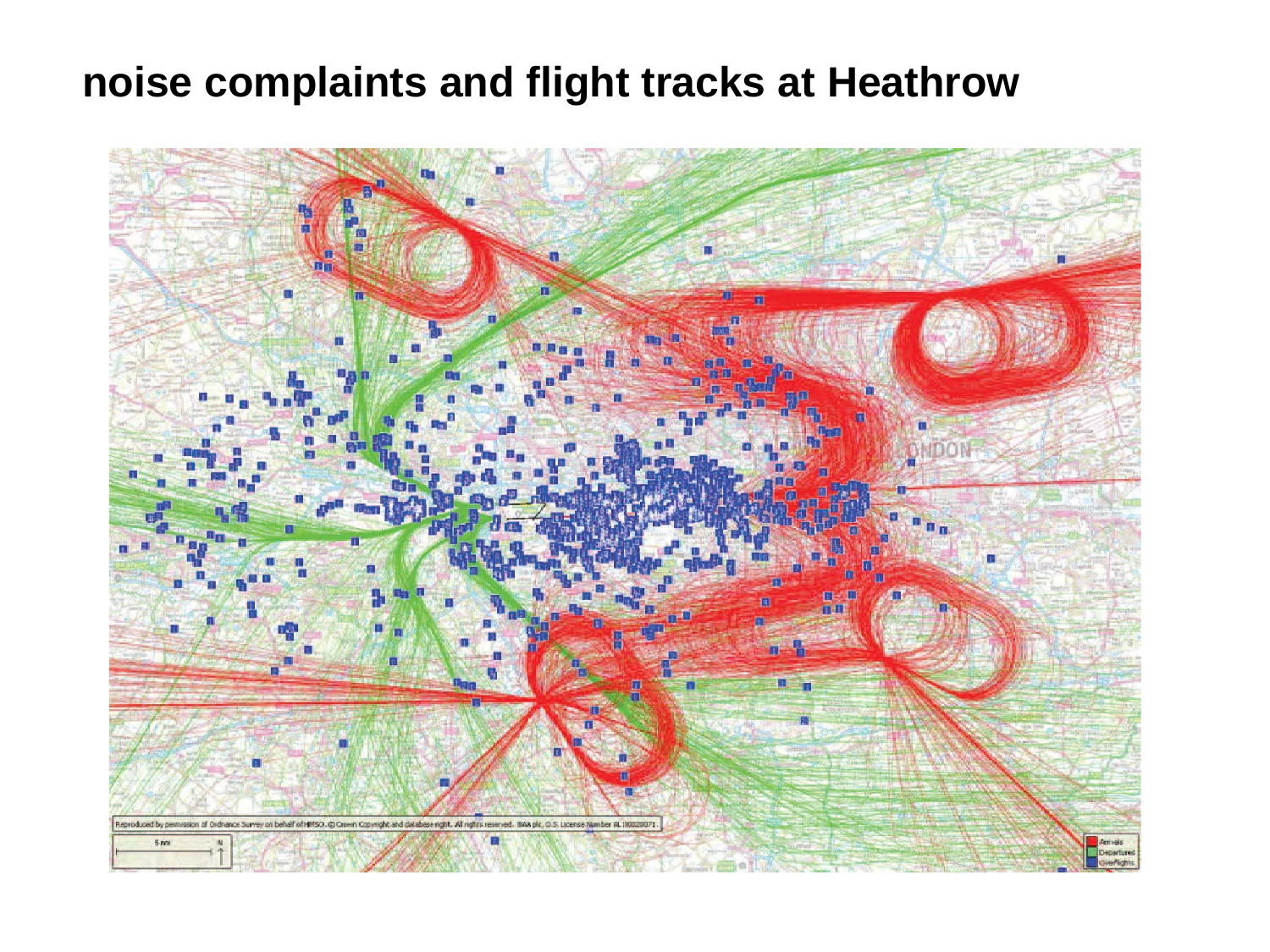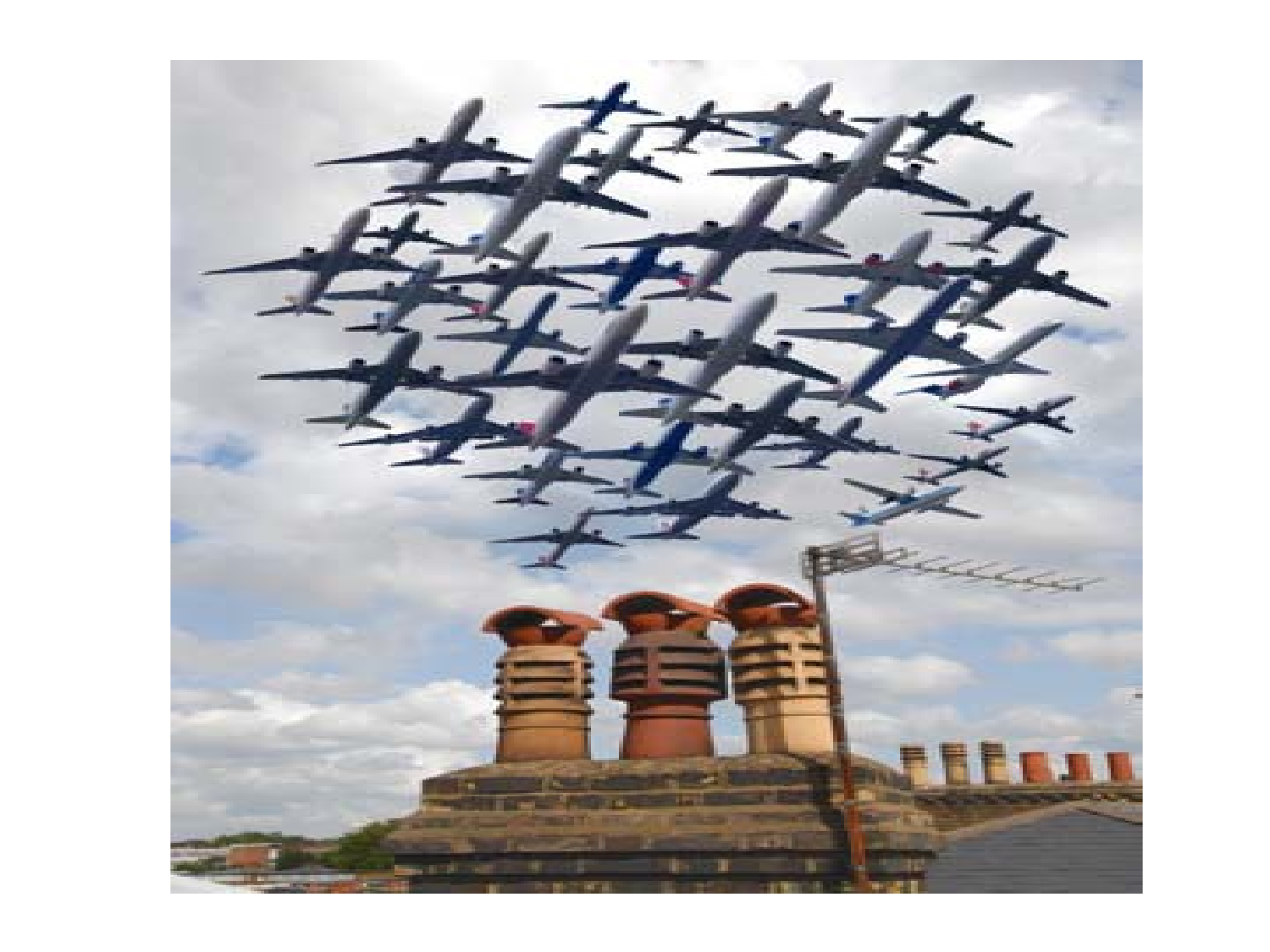# **Compared with other noise?**

turbine noise is **NOT** unique in eliciting strong objections from a vocal minority

Most people around airports are *annoyed* by aircraft noise BUT this does not necessarily mean that aircraft noise is not *acceptable*

- airports provide *opportunities* for air travel and are also surface access hubs (buses, trains, etc.)
- airports are major *employers*
- airports are net *economic contributors*
- most airports have a long history of *noise management*  actions and *public engagement*

what happens at typical wind farms?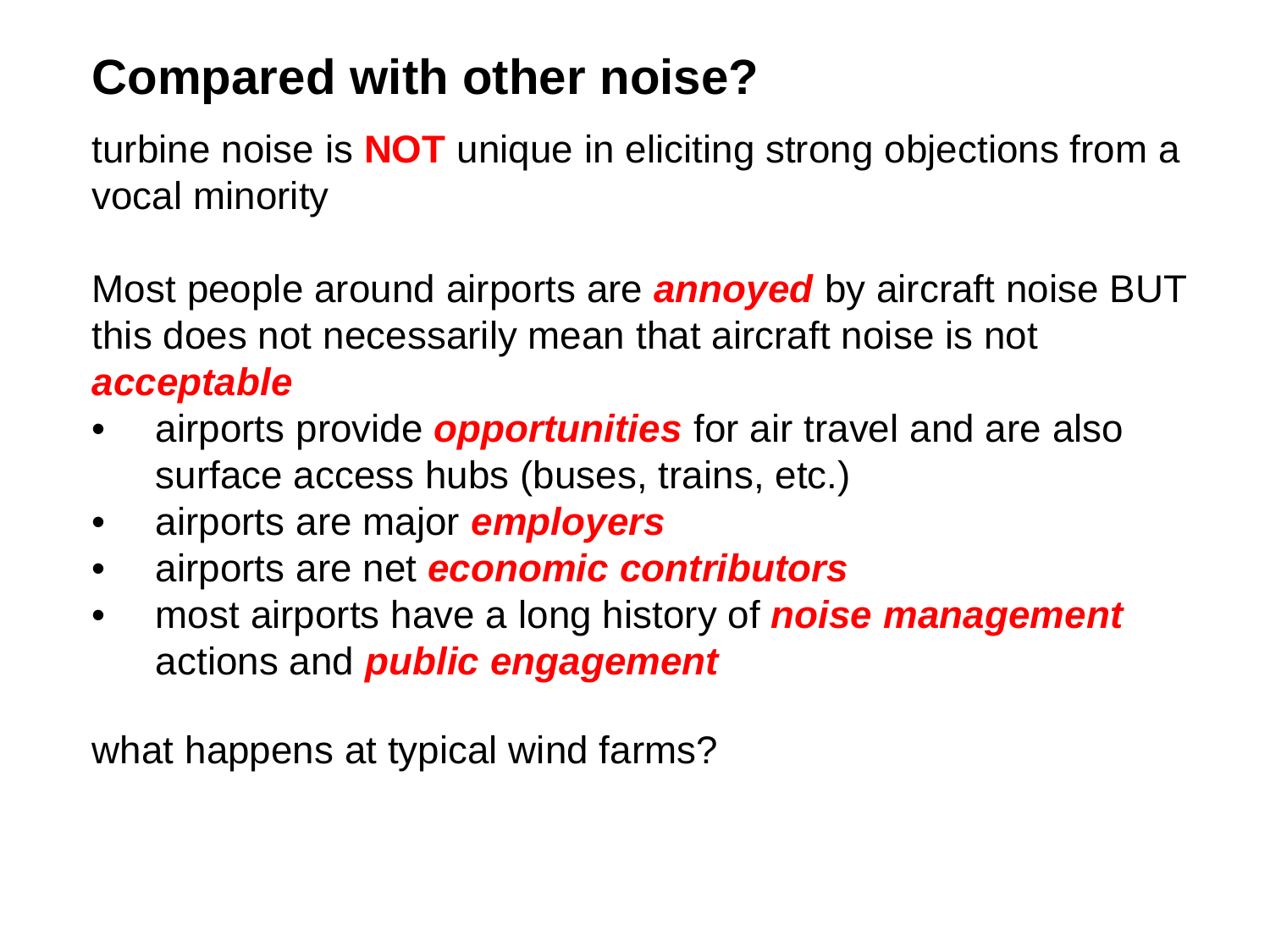## **residual variance**

To a first approximation, total variance in individual reported annoyance can be divided into thirds:

- around 1/3<sup>rd</sup> of total variance in annoyance might be explained by *sound level measured in LAeq*
- around 1/3<sup>rd</sup> of total variance might be explained by so-called *moderator variables*
- around 1/3<sup>rd</sup> of total variance in annoyance is probably *random* and therefore not explainable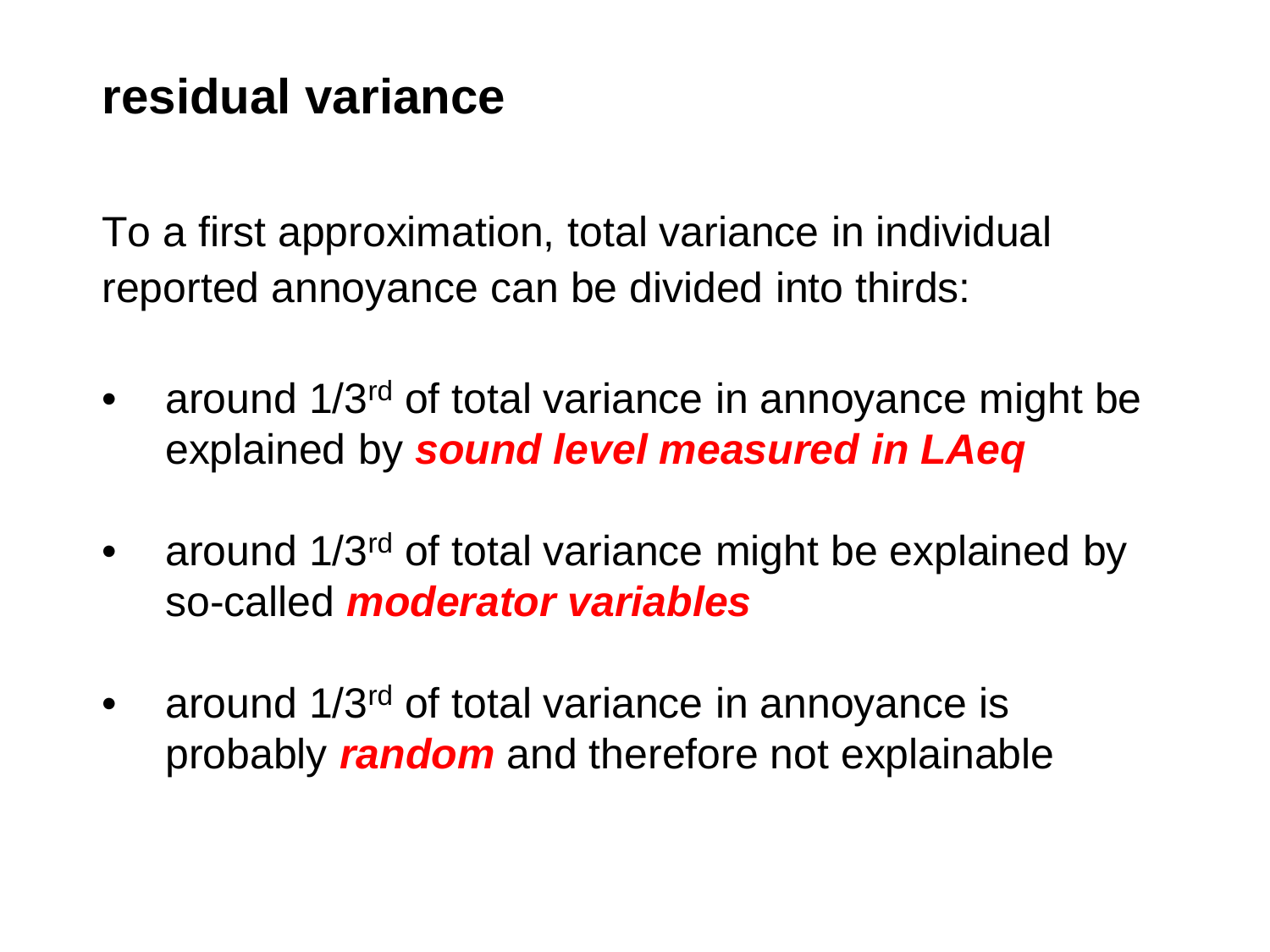## **moderator variables**

different kinds of *moderator variables* and *effect modifier variables* are defined separately in various more or less complex models

- not all academic analyses are equally useful
- problems of *cause* and *effect*

moderators are any variable which can contribute further explanation of the relationship between any *defined input* (such as sound level) and *defined output* (such as reported annoyance)

• the *input* and *output* variables must be precisely defined or specified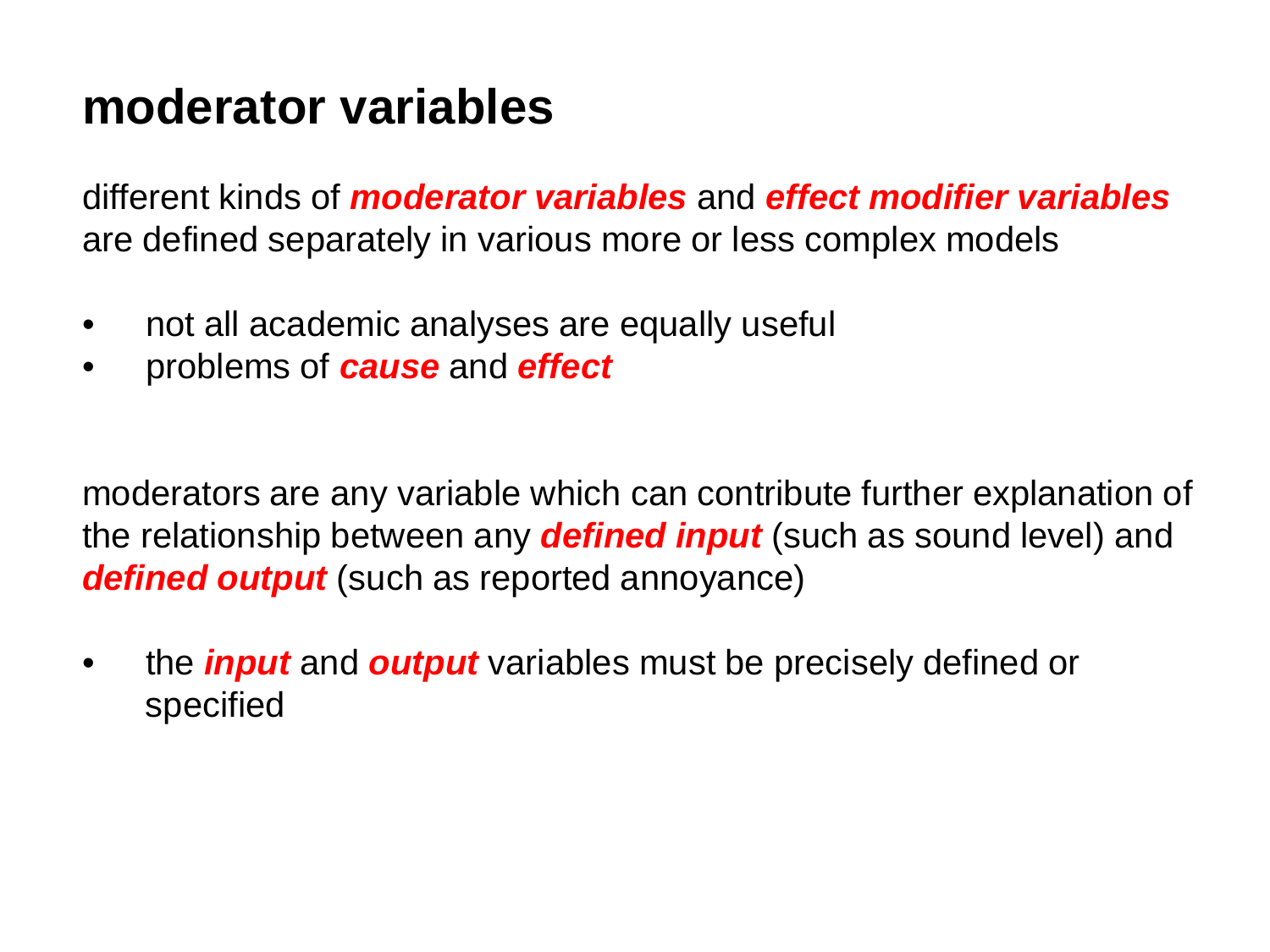# **moderator variables - 2**

#### *demography*

• objectively measurable characteristics of *sample populations* such as age, sex, income, occupation, ethnicity, household size, house ownership, economic dependency

#### *situation*

• objectively measurable characteristics of *individual experience* such as time spent at home, house insulation, ambient sound levels, noise change

#### *acoustic*

• objectively measurable characteristics of the *acoustic environment* such as event sound levels (LAmax and variability), number of events, time of day, seasonal variation, frequency spectrum (EPNdB), tonal content

#### *attitude*

• *subjectively reported opinions*, such as noise sensitivity, experience of noise, fear, preventability (beliefs), perceived control, coping strategies, trust, general attitudes, etc. This includes *social variables* such as group pressure, and possible *irrational beliefs* (such as vibro-acoustic syndrome)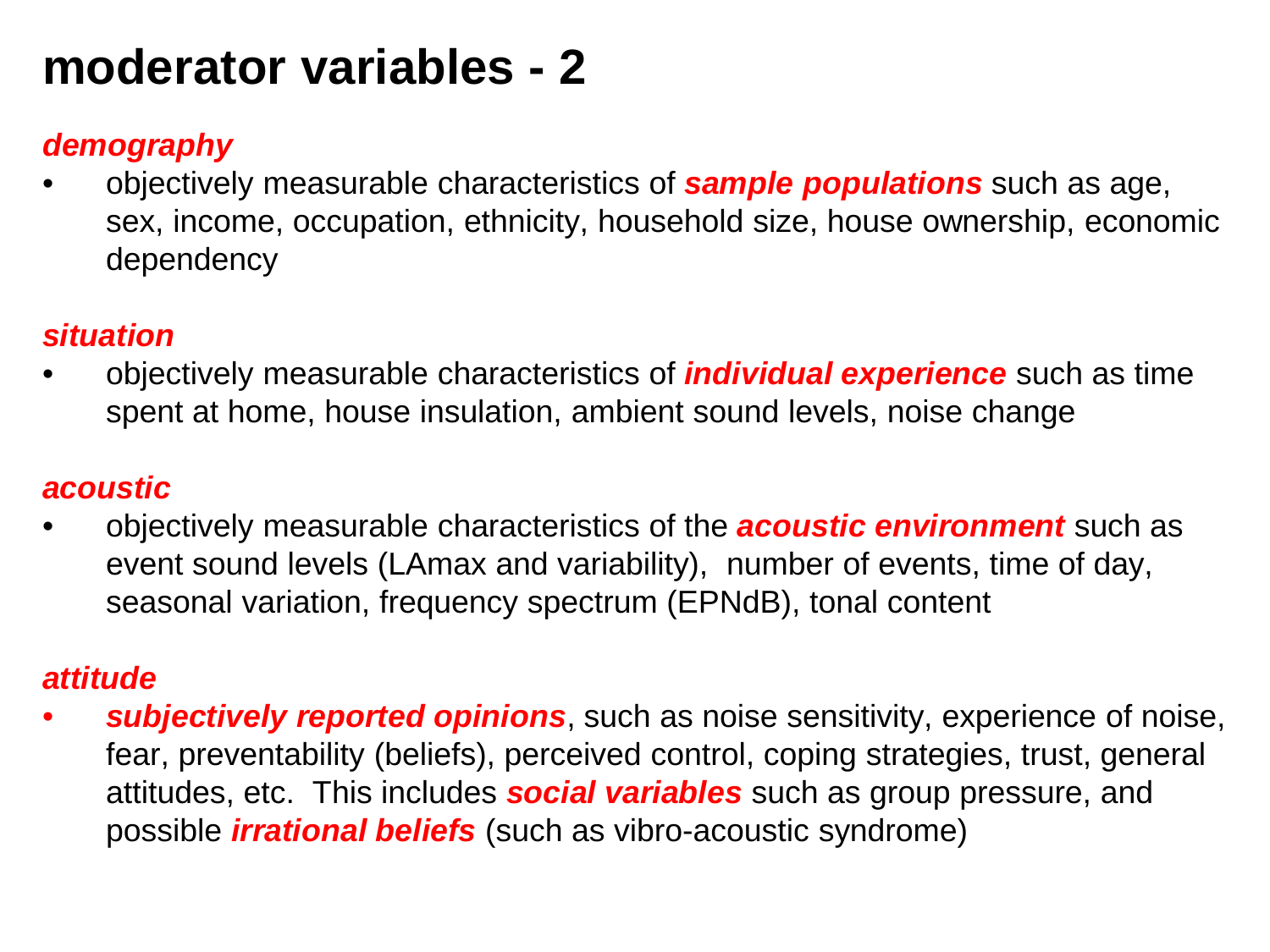## **demographic variables**

- *factual,* and usually easy to measure
- widely believed to be associated with actions such as *noise complaints* and community action
- research mostly shows demographic variables to have *small or negligible effects on reported annoyance*
- limited interest for *informing policy*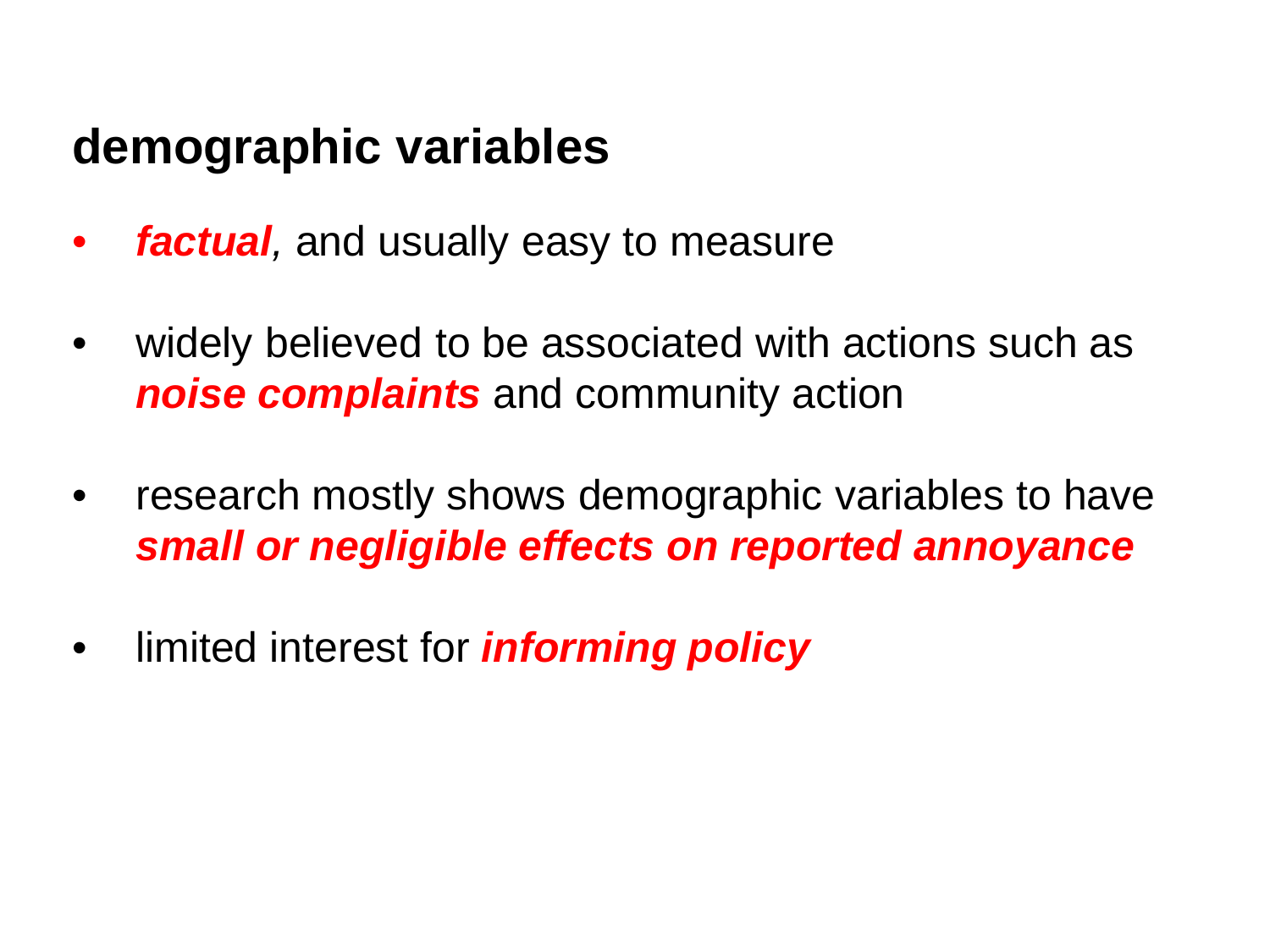## **situational variables**

- some are *harder to measure* than others. For example, time spent at home can vary considerably and people might not be prepared to report it accurately
- both research and anecdotal data suggests some situational variables could (or should) have *strong effects* on reported annoyance
- *cause and effect* can be difficult to unravel and, if possible, should be avoided when designing research.
- not very useful for *informing policy*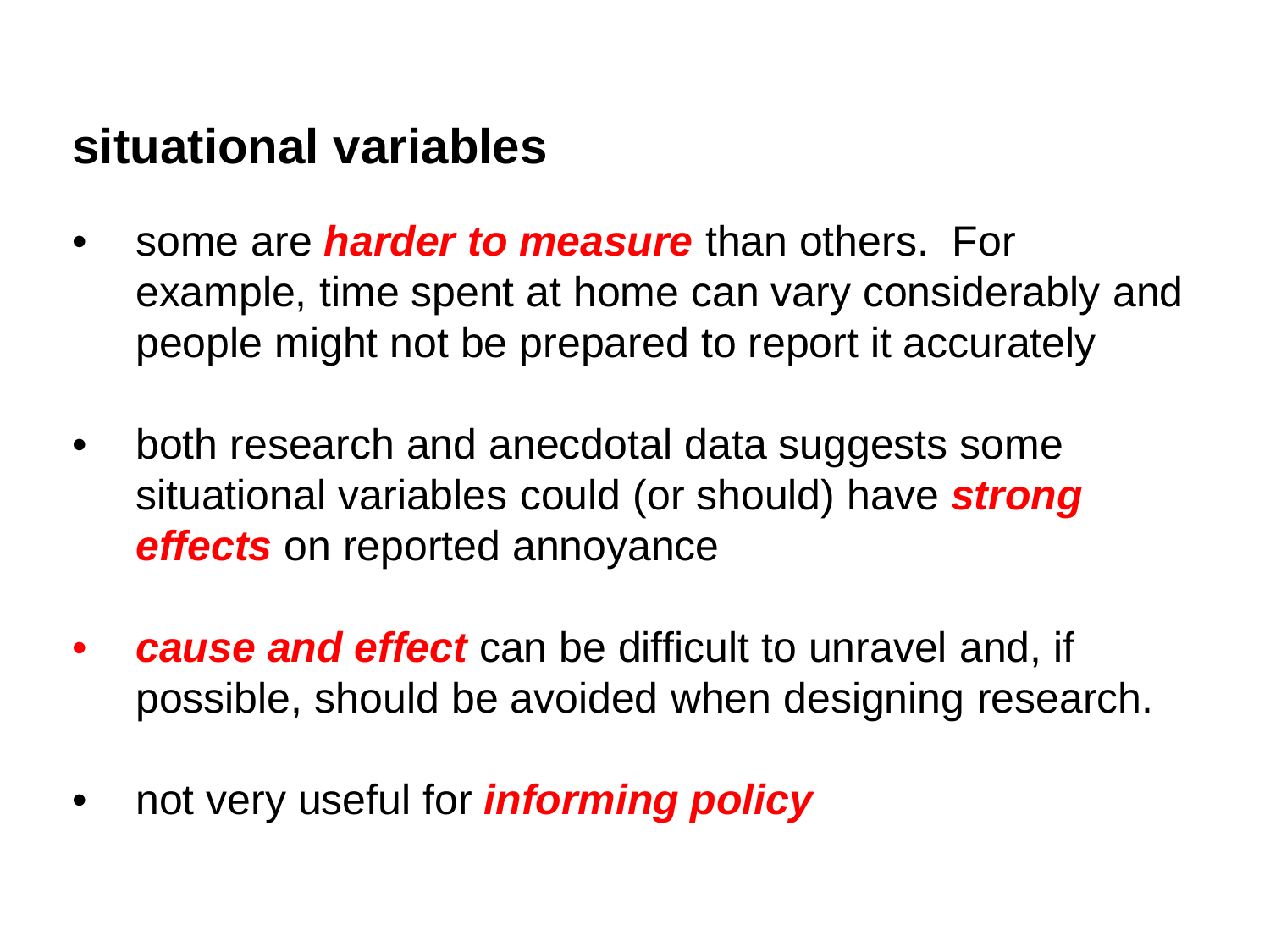## **acoustic variables**

- with modern instrumentation most acoustic variables are *easy to measure***,** but could also be *expensive*
- research suggests many acoustic variables could have *strong effects* on reported annoyance
- long time overall averages such as outdoor LAeq can *conceal the effects* of many important acoustic variables
- *policy makers* could find large numbers of acoustic input variables hard to deal with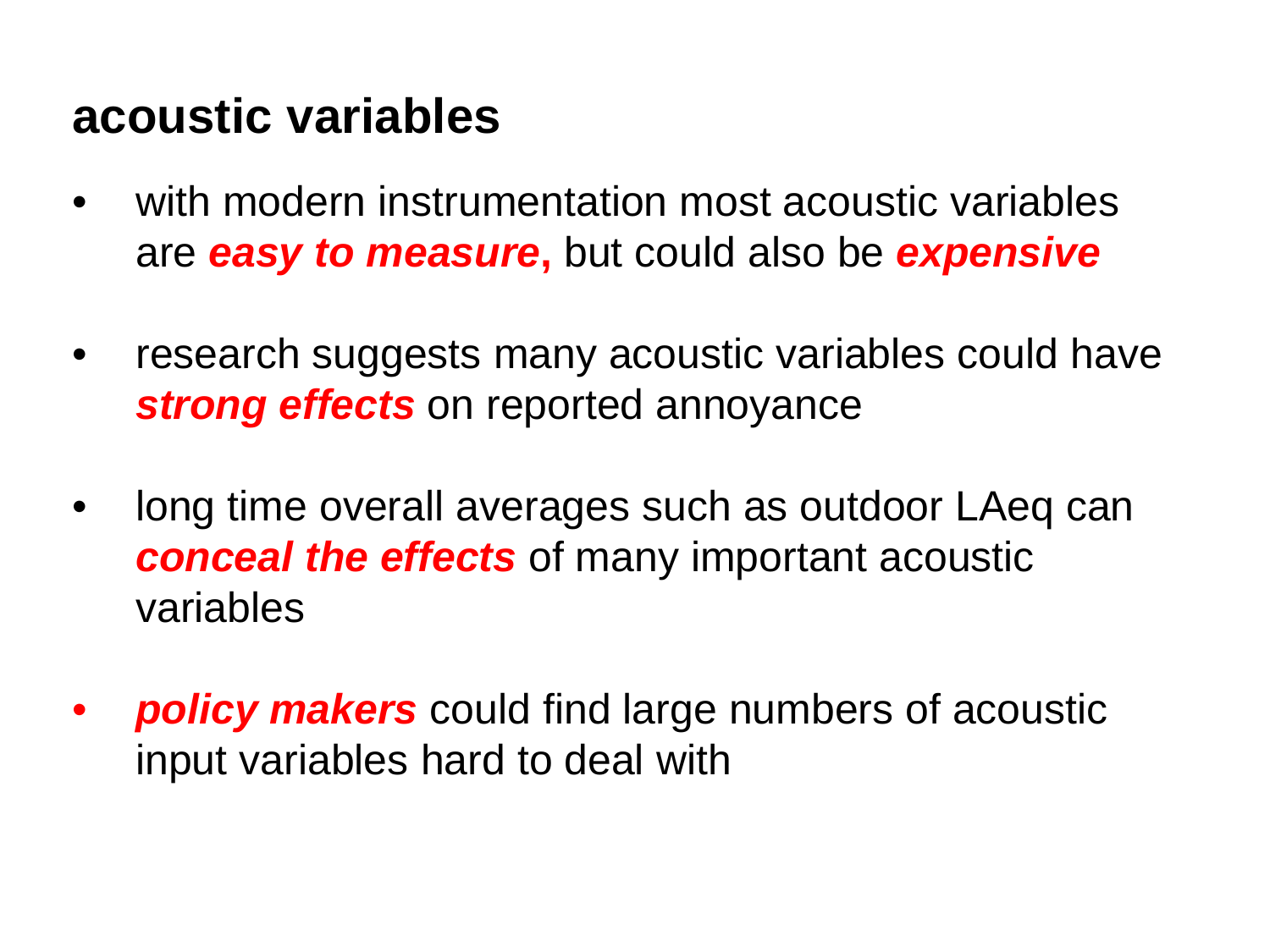# **attitudinal variables**

- can be to *deceptively easy* to measure. The main problem is precise definition. For example, what exactly is '*noise sensitivity*'
- research suggests many attitudinal variables could have *strong effects* on reported annoyance
- *cause and effect* could be difficult to unravel and, if possible, should be avoided when designing research.
- could be much more useful for *informing policy* than has been taken into account in the past. Is the purpose of policy to control sound levels or to influence annoyance?